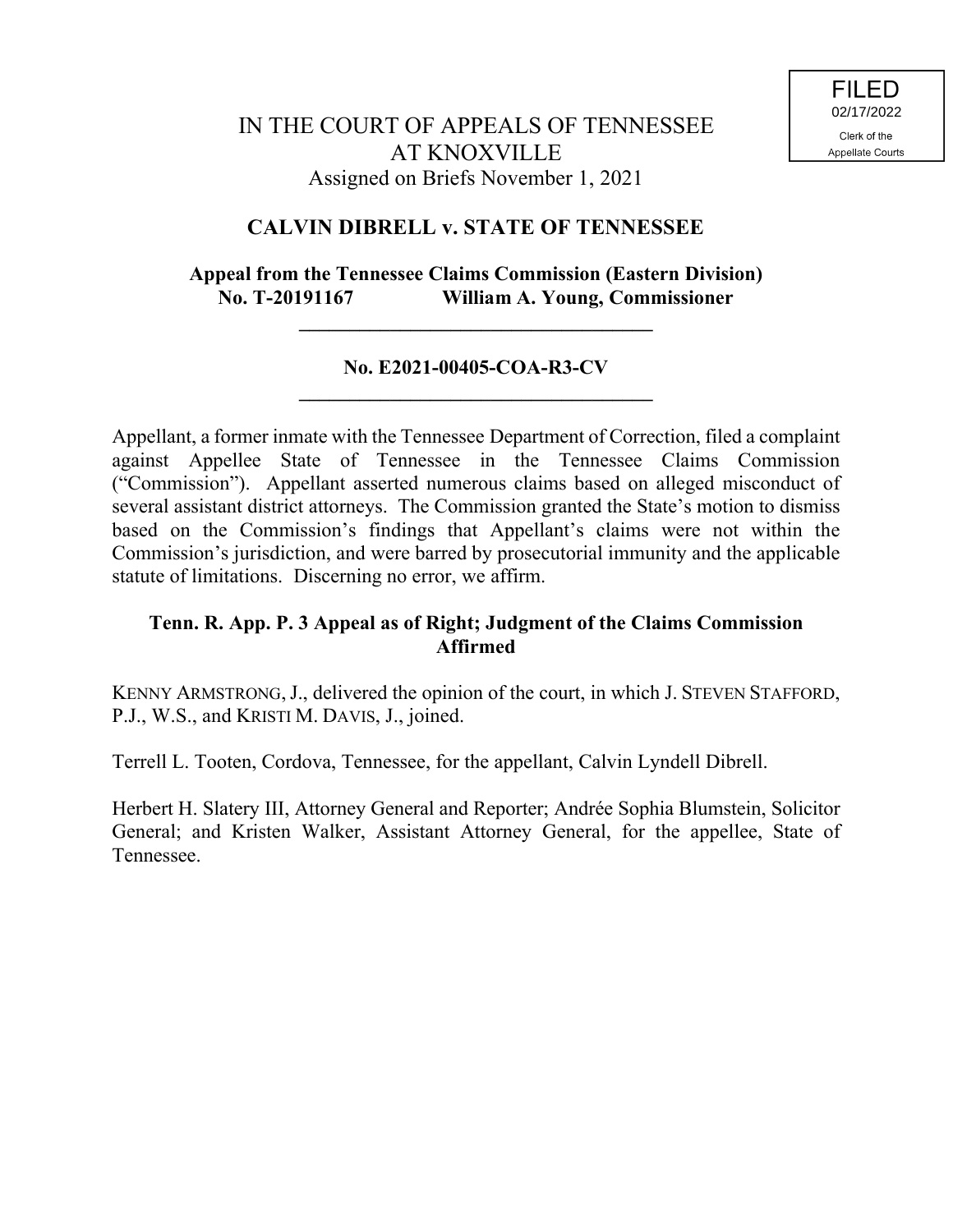#### **MEMORANDUM OPINION<sup>1</sup>**

#### **I. FACTUAL AND PROCEDURAL HISTORY**

On February 17, 2014, Appellant Calvin Dibrell ("Claimant") was arrested by officers of the Knoxville Police Department on charges of possession of narcotics with intent to sell or deliver. Subsequently, in April 2015, a Knox County Grand Jury returned a twelve-count indictment against Mr. Dibrell for possession of 200 grams of Oxycodone. Prior to his criminal trial, Mr. Dibrell moved to suppress the evidence obtained from the search of his vehicle. In an effort to show that the search was illegal, Mr. Dibrell requested the police-cruiser video of his arrest. Allegedly, the requested video was not made available to Mr. Dibrell prior to hearing on his pre-trial motion to suppress. Nonetheless, following the pre-trial hearing, the criminal court denied Mr. Dibrell's motion, and the case was tried to a jury in June 2016. The jury returned a guilty verdict on all twelve counts of the indictment, and Mr. Dibrell received a twelve-year sentence. On appeal, the Court of Criminal Appeals concluded that the evidence obtained from Mr. Dibrell's vehicle was the result of an illegal search and seizure; thus, the court vacated his conviction and dismissed the case against him. *State v. Dibrell*, No. E2016-02279-CCA-R3-CD, 2018 WL 1474226, at \*1 (Tenn. Crim. App. Mar. 26, 2018).

On January 3, 2019, Mr. Dibrell filed a Claim for Damages in the State of Tennessee Division of Claims and Risk Management. Mr. Dibrell claimed that the actions of the Knoxville District Attorney's Office, occurring between "2013 [and the] present," resulted in Mr. Dibrell spending "more than 3 years in prison and suffer[ing] severe emotional and mental stress[, and] severe physical pain because [] injuries [he] suffered while in the military were not properly treated while in prison." Mr. Dibrell sought damages of \$500,000 based on his allegation that "[t]he District Attorney General's Office in concert with the Knoxville Police Department knowingly and intentionally engaged in repeated harassment, false arrest, false imprisonment and malicious prosecutions of [Mr. Dibrell] for the past 5 years."

On April 3, 2019, the claim was transferred to the Claims Commission, pursuant to Tennessee Code Annotated § 9-8-402(c).<sup>2</sup> On July 10, 2020, Mr. Dibrell filed a Complaint

 $\overline{a}$ 

 $<sup>1</sup>$  Rule 10 of the Rules of the Court of Appeals provides:</sup>

This Court, with the concurrence of all judges participating in the case, may affirm, reverse or modify the actions of the trial court by memorandum opinion when a formal opinion would have no precedential value. When a case is decided by memorandum opinion it shall be designated "MEMORANDUM OPINION," shall not be published, and shall not be cited or relied on for any reason in any unrelated case.

 $2$  This subsection provides, in relevant part: "If the [D]ivision [of Claims and Risk Management] fails to honor or deny the claim within the ninety-day settlement period, the division shall automatically transfer the claim to the administrative clerk of the claims commission." Tenn. Code Ann. § 9-8-402(c).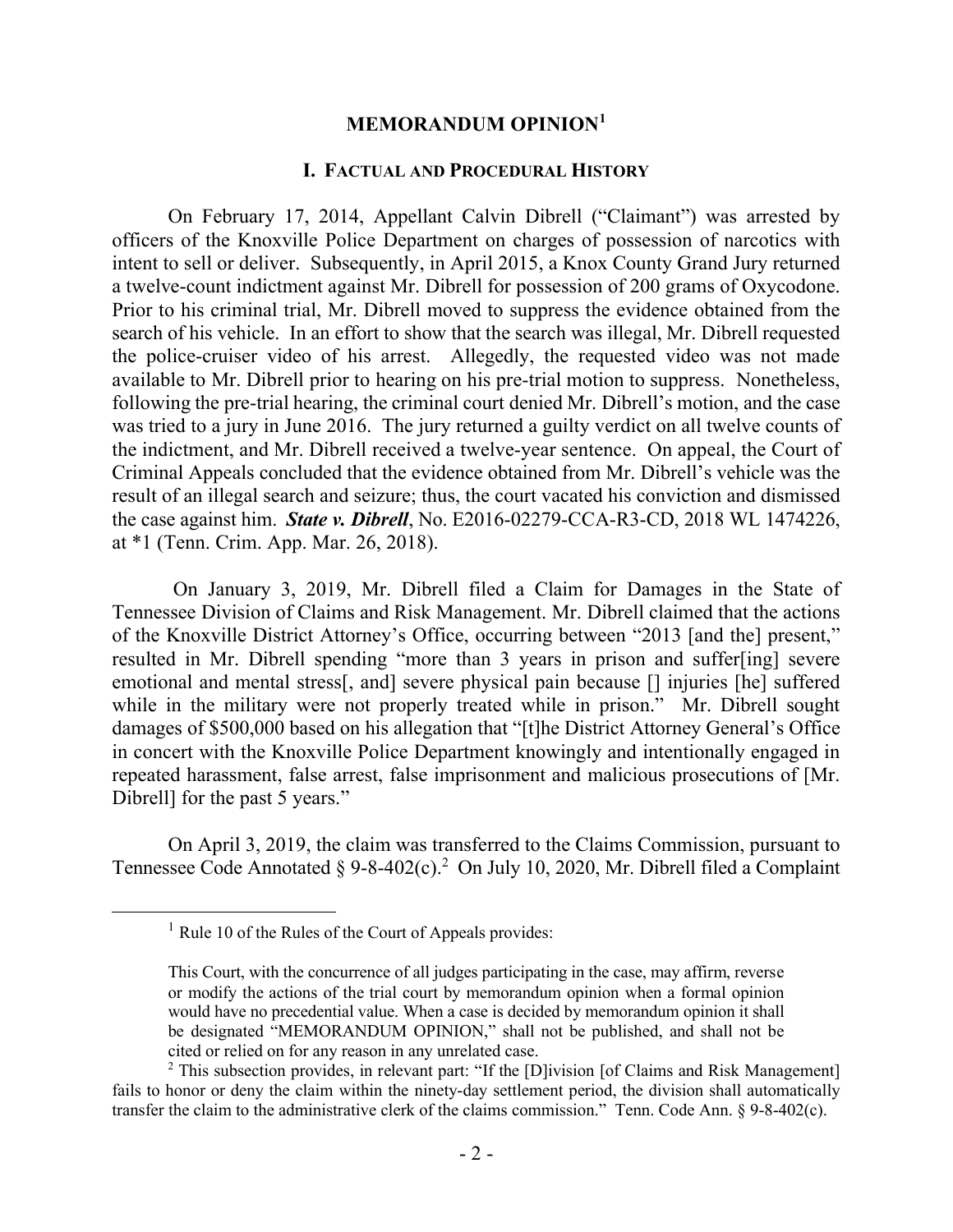against the State of Tennessee. In relevant part, Mr. Dibrell alleged:

6. That Claimant has not been properly or adequately assisted by the District Attorney's Office, from at least 2013 to present, due to assisting in the false imprisonment and malicious prosecutions of Claimant.

7. That Claimant has not received fair or equal protection under the law, in that Defendant elects not to prosecute actions that occur against Claimant, where Claimant is the victim, while prosecuting Claimant maliciously.

8. That Defendant has clear exculpatory evidence in their possession, or could have possessed the evidence upon reasonable inquiry, supporting that Claimant should not have been prosecuted, and yet, Claimant was still prosecuted.

9. Although required from Defendant, Defendant prevented Claimant's trial attorney, and Claimant, from getting copies of police body camera videos which were unedited, or unaltered. In addition, some videos requested by Claimant were never provided at all, after Defendant informed Claimant that they became missing.

10. Defendant then allowed Knoxville Police Officers to testify at pretrial hearings and at trials, knowing that Claimant did not have the video evidence to impeach their testimony.

11. Defendant also became aware that the Knoxville Police Department had been engaged in several questionable and illegal arrests, which had been reported in the news media, and was part of a very big news story in Knoxville.

12. Defendant, however, still failed to provide Claimant with all necessary video evidence, or evidence on the Knoxville Police Department Officers, which could have been used by Defendant to dismiss the cases against Claimant, or which could have been used by Defendant and Claimant to impeach the officers' testimony, so that the truth could be ascertained.

13. Claimant was forced to go to trial on multiple occasions to fight illegal arrests and traffic stops, based on the conduct of the Knoxville Police Department.

14. Defendant had access to this information, and should have been aware of the traffic stops.

15. Claimant experienced more than 40 traffic stops within a 3-year period.

16. Based on the tampered with, and missing evidence, Defendant placed officers on the witness stand who were able to testify untruthfully, without any legitimate fear or concern of being impeached by the missing or destroyed video evidence.

17. Claimant was arrested and jailed for nearly 3 years, based on an illegal traffic stop by the Knoxville Police Department.

18. Instead of carefully reviewing the evidence, witness statements, and all of the facts of the case, Defendant instead repeatedly insisted to Claimant to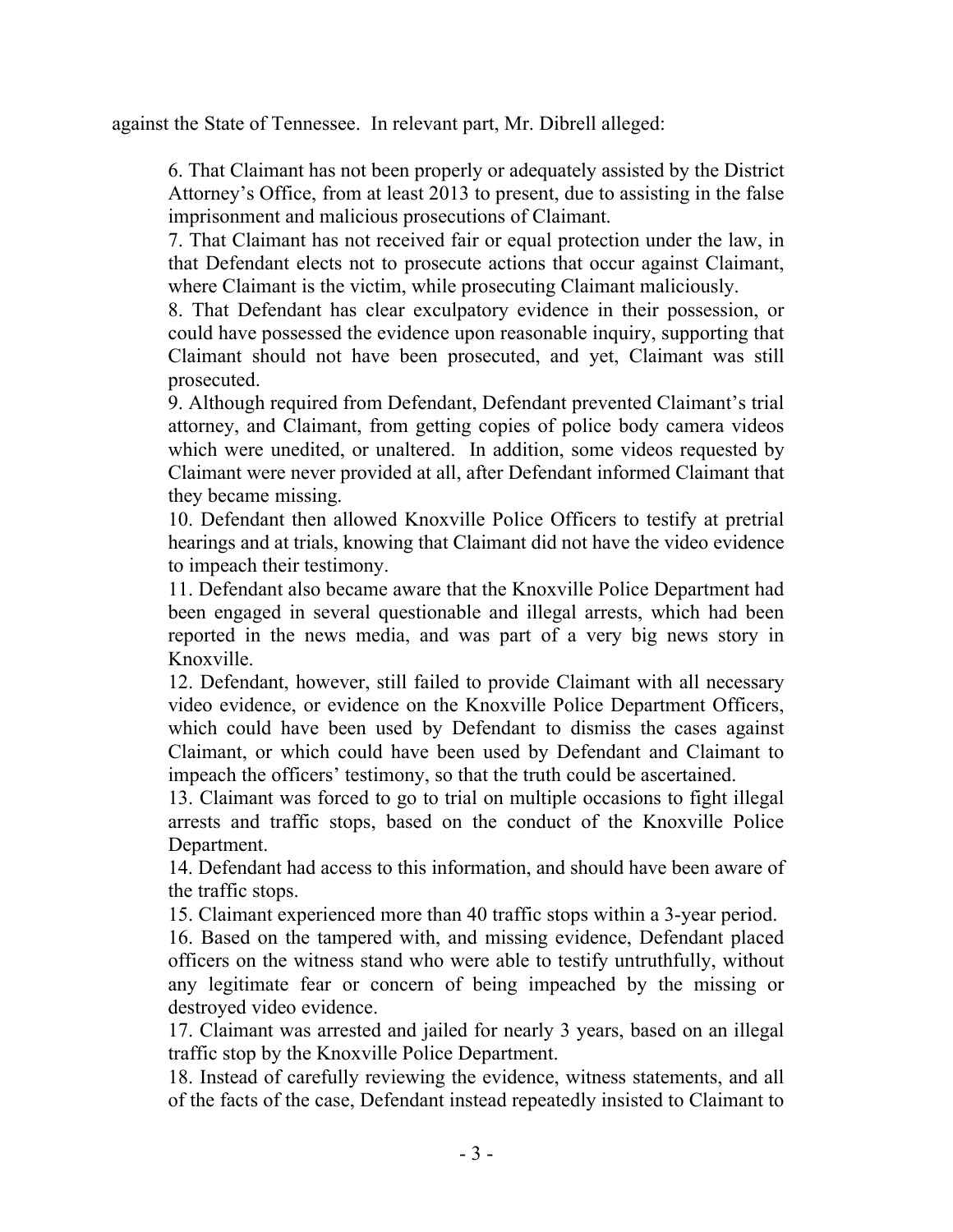make a plea deal.

19. When Claimant refused, he was taken to trial and convicted, based in large part, on false testimony of Knoxville Police Officers, who Defendant called as witnesses.

20. Claimant also had his bond revoked, prior to trial, based on the insistence of Defendant.

21. Defendant relied on evidence and statements made by Knoxville Police Department Officers, which could have, and would have been shown to be clearly false, had any reasonable investigation by Defendant occurred.

22. Ultimately, Claimant appealed his convictions, and the Criminal Court of Appeals reversed the trial court convictions, and then dismissed the charges against Claimant.

23. Defendant has not prosecuted any of the Knoxville Police Department Officers based on their conduct.

24. In fact, Defendant elects not to prosecute parties who commit crimes against Claimant.

25. As recent as the year 2019, Claimant was victimized by [C.M.], and Claimant provided very detailed evidence to Defendant, as requested by Defendant, to show that she had committed bank fraud and theft against Claimant.

26. After requesting multiple documents from Claimant, which fully supported that Claimant was victimized, Defendant informed Claimant that they would not prosecute [C.M.]. It is unclear if the documents were ever reviewed or considered.

27. This is consistent behavior of Defendant, to fail to fully investigate matters on Claimant's behalf.

28. Claimant, no matter how many times he is wronged, has failed to receive equal protection under the law, due to Defendant's lack of effort when it comes to protecting Claimant.

29. Defendant has displayed negligent care, custody, and control over altered evidence, and body camera videos, which could have exonerated Claimant, and impeached the testifying Knoxville Police Department Officers.

30. Defendant has been negligent in the custody and control of Claimant, by causing Claimant to be arrested, and re-arrested, with his bond revoked, based on its failure to properly review the facts and evidence.

On July 10, 2020, the State filed a motion to dismiss the complaint under Tennessee Rule of Civil Procedure 12.02(1) and (6). As grounds, the State asserted that it

is absolutely immune from liability for acts taken by public prosecutors in their role as an advocate or relating to the preparation for a prosecution or judicial hearing. Tenn. Code Ann.  $\S$  9-8-307(d) . . . . Additionally, the Claims Commission does not have subject-matter jurisdiction over claims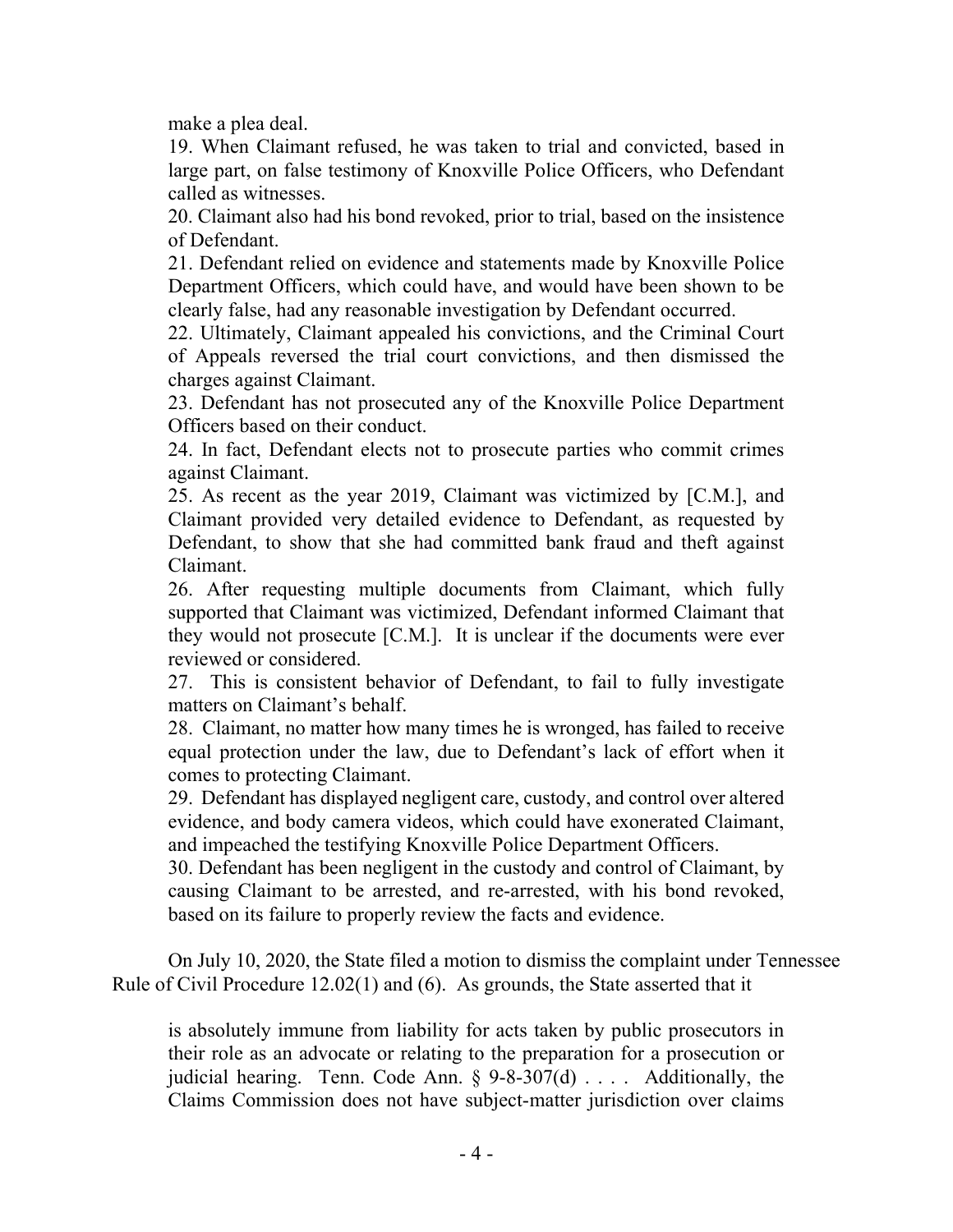arising under federal law or the Tennessee or United States Constitutions or over intentional torts, . . . and Claimant fails to state a claim upon which relief can be granted under any provision in the Claims Commission Act.

On December 23, 2020, Mr. Dibrell filed his "First Amended Complaint," wherein he incorporated the allegations made in the initial Complaint and further alleged:

41. In 2006, Claimant was falsely accused of rape by Assistant District Attorney [M.W.].

42. [M.W.] was a white female, and [Claimant] is a black male who was falsely accused, and is being subjected to the conduct explained in this Complaint based on his race.

43. Once accused, the S.W.A.T. team was called, and [Claimant] was arrested, and received extensive news and media coverage.

\*\*\*

46. . . . [I]t was determined that [Claimant] was falsely accused, based on DNA evidence.

47. However, [Claimant], since that time, has been arrested and prosecuted multiple times by Defendant and the Knoxville Police Department.

\*\*\*

49. Despite the fact that the allegations were not true, Defendant and [Knoxville Police Department] Officers believed the allegations against [Claimant], and prosecuted [Claimant] unjustly.

\*\*\*

51. When [Claimant] attempted to exercise his constitutional rights to a trial, and to receive evidence on his behalf, Defendant attempted to keep him from doing so by having [Claimant] jailed with no bond, after vouching for evidence that Defendant either knew, or should have known was false.

52. Defendant knew that [Claimant] had a State and United States Constitutional right to a bond.

53. When [Claimant] tried to exercise his right to a bond, he was deprived of it based on Defendant having the bond revoked for no reason.

54. Defendant has also attempted to discourage [Claimant] from pursuing any litigation against Defendant, or the Knoxville Police Department, by refusing to protect [Claimant] whenever he seeks the help of the Knoxville Police Department.

55. Defendant did this to intimidate [Claimant], and to send him a message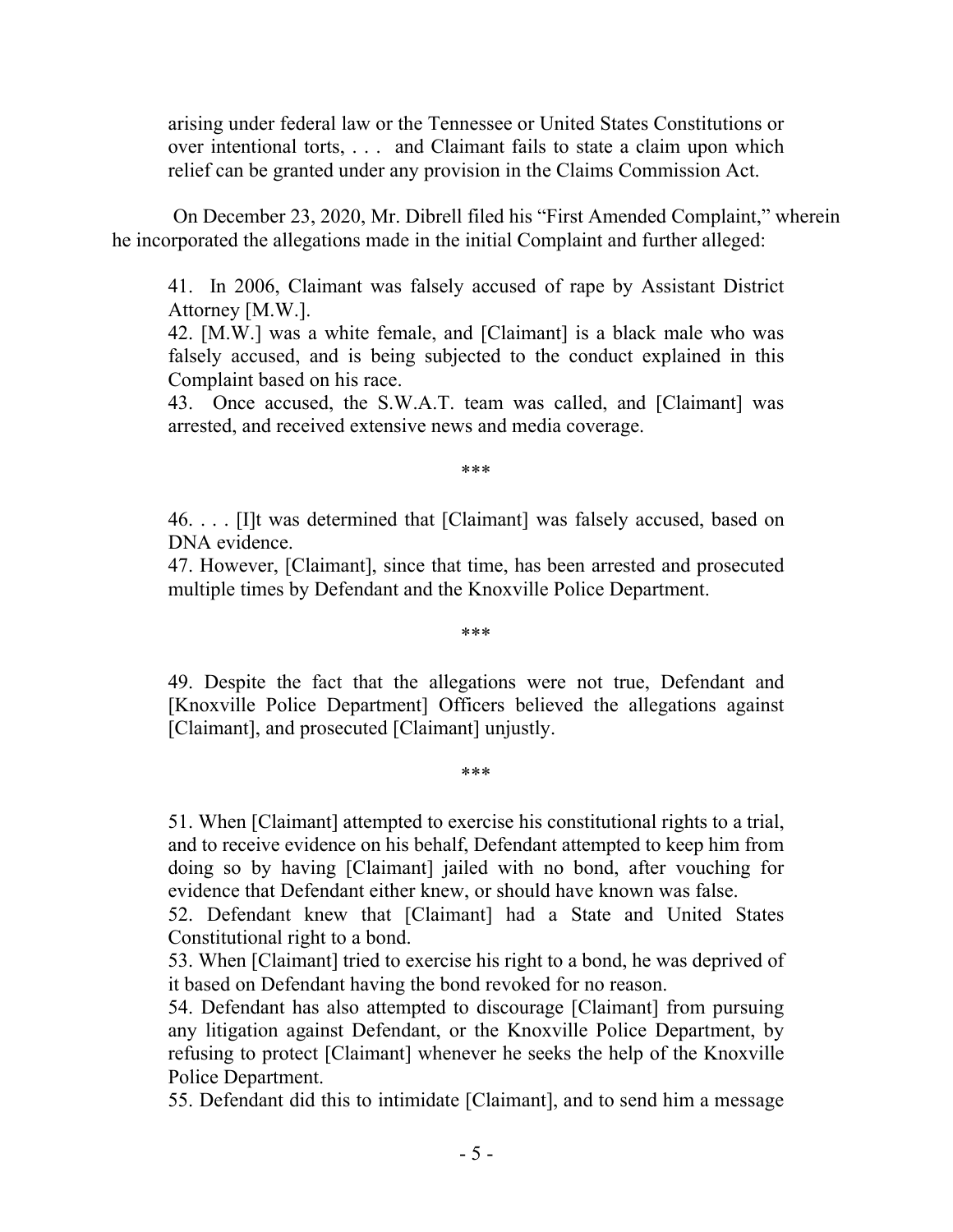that if he attempts to exercise his legal rights and to seek justice against them, he will be punished.

56. [Claimant], while bringing litigation against Defendant and the Knoxville Police Department, has been threatened by the Knoxville Police Department that they would kill him.

57. Defendant is aware of this information, and has not protected Complainant in order to further intimidate [Claimant], and to use this intimidation to help make the matters go away.

On February 22, 2021, the State moved to dismiss the Amended Complaint, again asserting absolute prosecutorial immunity, lack of subject-matter jurisdiction, and failure to state a claim for relief. The State also raised the affirmative defense that Mr. Dibrell's claims were barred by the applicable statute of limitations. Tenn. R. Civ. P. 8.03.

By order of March 24, 2021, the Commission granted the State's motion to dismiss on its findings that: (1) the State had absolute immunity from liability for every claim set out in the Amended Complaint; (2) the Commission lacked subject-matter jurisdiction over the claims; and (3) the claims were barred by the applicable statute of limitations. Mr. Dibrell appeals.

### **II. ISSUE**

The sole issue for review is whether the Claims Commission erred in dismissing Mr. Dibrell's Amended Complaint.

### **III. STANDARD OF REVIEW**

Our review of the Claims Commission's findings of fact is *de novo* on the record, with a presumption of correctness, unless the preponderance of the evidence is otherwise. Tenn. R. App. P. 13(d). The Claims Commission's conclusions of law, however, are subject to *de novo* review, with no presumption of correctness. *Nichols v. Nichols*, No. E2004-02486-COA-R3-CV, 2005 WL 2978968, \*3 (Tenn. Ct. App. Nov. 7, 2005).

Here, the Commission dismissed Mr. Dibrell's Amended Complaint on grant of the State's Tennessee Rule of Civil Procedure 12.02 motion to dismiss. The Tennessee Supreme Court has set out the standard under which we review the grant or denial of a motion to dismiss:

A Rule 12.02(6) motion challenges only the legal sufficiency of the complaint, not the strength of the plaintiff's proof or evidence. The resolution of a 12.02(6) motion to dismiss is determined by an examination of the pleadings alone. A defendant who files a motion to dismiss admits the truth of all of the relevant and material allegations contained in the complaint,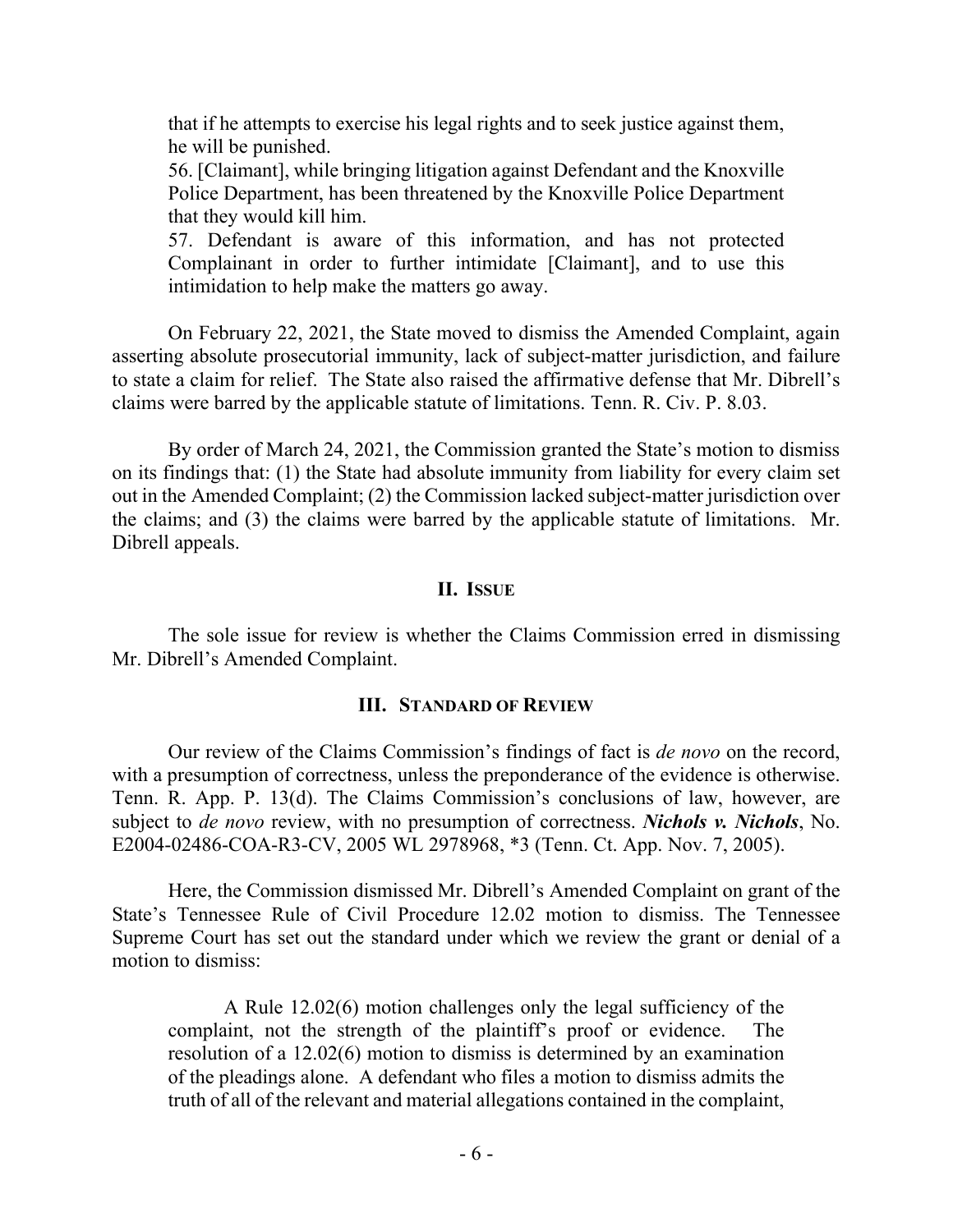but asserts that the allegations fail to establish a cause of action.

In considering a motion to dismiss, courts must construe the complaint liberally, presuming all factual allegations to be true and giving the plaintiff the benefit of all reasonable inferences. A trial court should grant a motion to dismiss only when it appears that the plaintiff can prove no set of facts in support of the claim that would entitle the plaintiff to relief. We review the trial court's legal conclusions regarding the adequacy of the complaint de novo.

### *Webb v. Nashville Area Habitat for Humanity, Inc.*, 346 S.W.3d 422, 426 (Tenn. 2011) (citations omitted).

Whether the Claims Commission has jurisdiction over the claims in a complaint, *Williams v. State*, 139 S.W.3d 308, 311 (Tenn. Ct. App. 2004), and whether a claim is barred by a statute of limitations, *Brown v. Erachem Comilog, Inc.*, 231 S.W.3d 918, 921 (Tenn. 2007), are questions of law, which we review *de novo*, with no presumption of correctness. *Nichols*, 2005 WL 2978968 at \*3.

#### **IV. ANALYSIS**

Based on the averments set out in his Complaint and Amended Complaint, the Commission found that Mr. Dibrell asserted the following claims: (1) false imprisonment and/or malicious prosecution; (2) violations of constitutional rights such as equal protection, due process, negligent deprivation of statutory rights of liberty, life, and freedom; (3) negligent care, custody and control of Claimant and property. As such, we begin our analysis by addressing whether the Commission erred in dismissing any of the foregoing claims on grant of the State's Tennessee Rule of Civil Procedure 12.02 motion.

#### **A. Malicious prosecution and false imprisonment**

The State of Tennessee is immune from lawsuits, except "in such manner and in such courts as the Legislature may by law direct." Tenn. Const. art. I, § 17. "The only statutory exceptions to the sovereign immunity of the State of Tennessee are those claims that may be heard by the Tennessee Claims Commission pursuant to Tennessee Code Annotated section 9-8-307 *et seq.*" *Baxter v. State***,** No. W2015-00078-COA-R3-CV, 2015 WL 9946302, at \*4 (Tenn. Ct. App. Aug. 10, 2015). In other words, "the Claims Commission lacks subject matter jurisdiction and has no authority to hear any claims that fall outside the categories enumerated in section 9-8-307(a)." *Mullins v. State*, 320 S.W.3d 273, 279 (Tenn. 2010).

False imprisonment and malicious prosecution are intentional torts. *See Coffee v.*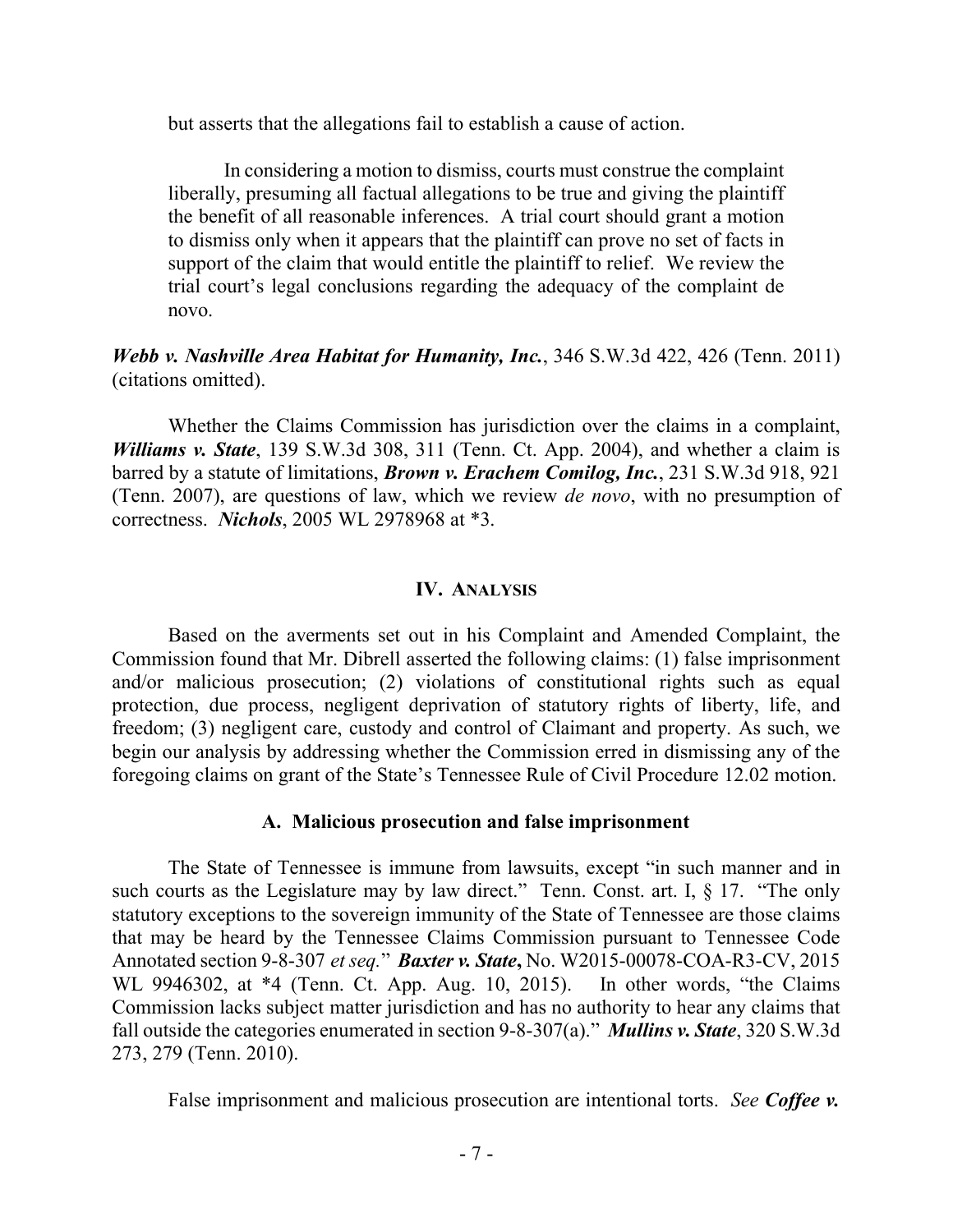*Peterbilt of Nashville, Inc.*, 795 S.W.2d 656, 660 (Tenn. 1990); *Shell v. State*, 893 S.W.2d 416, 421 (Tenn. 1995). The "Claims Commission does not have jurisdiction . . . over any intentional torts" because they are not enumerated in section 9-8-307(a)(1). *Shell*, 893 S.W.2d at 421 (citing Tenn. Code Ann. § 9-8-307(a)); *see also* Tenn. Code Ann. § 9-8- 307(d) ("The state will not be liable for willful, malicious, or criminal acts by state employees, or for acts on the part of state employees done for personal gain."). Therefore, dismissal of Mr. Dibrell's claims for malicious prosecution and false imprisonment was proper on the ground of lack of subject-matter jurisdiction.

Nonetheless, even if the Commission had jurisdiction over Mr. Dibrell's intentional tort claims, they would be barred by the doctrine of prosecutorial immunity. "[I]t is settled that prosecutors are immune from actions for malicious prosecution."<sup>3</sup> *Shell*, 893 S.W.2d at 421. Indeed, "the District Attorney is entitled to a prosecutor's absolute immunity from damages arising from his initiation and pursuit of a prosecution and in presenting the State's case." *Simmons v. Gath Baptist Church*, 109 S.W.3d 370, 374 (Tenn. Ct. App. 2003). 4 Because both the false imprisonment and the malicious prosecution claims "aris[e] from the prosecutorial functions of state official[s]," the District Attorney's office is immune from prosecution for both causes of action. *See Morton v. State*, No. M2008- 02305-COA-R3-CV, 2009 WL 3295202, at \*3 (Tenn. Ct. App. Oct. 13, 2009). Such immunity applies even when, as in the instant case, a plaintiff accuses a prosecutor of presenting false testimony at trial. *See Howell v. Bottoms*, No. 01-A-019107-CV-00244, 1991 WL 202563, at \*1 (Tenn. Ct. App. Oct. 11, 1991); *accord Cady v. Arenac Cty.*, 574 F.3d 334, 340 (6th Cir. 2009).

## **B. Negligent care, custody, and control of persons and of property**

Tennessee Code Annotated section 9-8-307(a)(1)(E) grants the Claims Commission jurisdiction over claims of "[n]egligent care, custody and control of persons." Tennessee Code Annotated section  $9-8-307(a)(1)(F)$  grants the Commission jurisdiction over claims involving "[n]egligent care, custody or control of personal property." The Commission dismissed these claims on its finding that the factual allegations contained in the Amended Complaint are ostensibly reiterations of the intentional tort claims of false imprisonment and malicious prosecution. Specifically, the Commission's order states that, "To the extent

<sup>&</sup>lt;sup>3</sup> "Suits against state employees acting in their official capacities are deemed to be suits against the State itself." *Simmons v. Gath Baptist Church*, 109 S.W.3d 370, 374 (Tenn. Ct. App. 2003) (citing *Cox v. State,* 217 Tenn. 644, 399 S.W.2d 776 (1965)).

<sup>&</sup>lt;sup>4</sup> Mr. Dibrell cites cases that involve conduct for which a district attorney would not enjoy absolute immunity. Such conduct may include investigative or administrative acts, giving legal advice to police, or out-of-court statements made at a press conference. *See Spurlock v. Thompson***,** 330 F.3d 791, 798 (6th Cir. 2003). As stated in his brief, Mr. Dibrell asserts that, "Appellee failed to do its job and treated Appellant improperly during an investigative period prior to any indictment, and after the trial of Appellant, which would not provide Appellee with absolute immunity"; however, he has not actually identified any conduct by any member of the District Attorney's Office that would be excepted from immunity, nor have we identified any through our review of the record.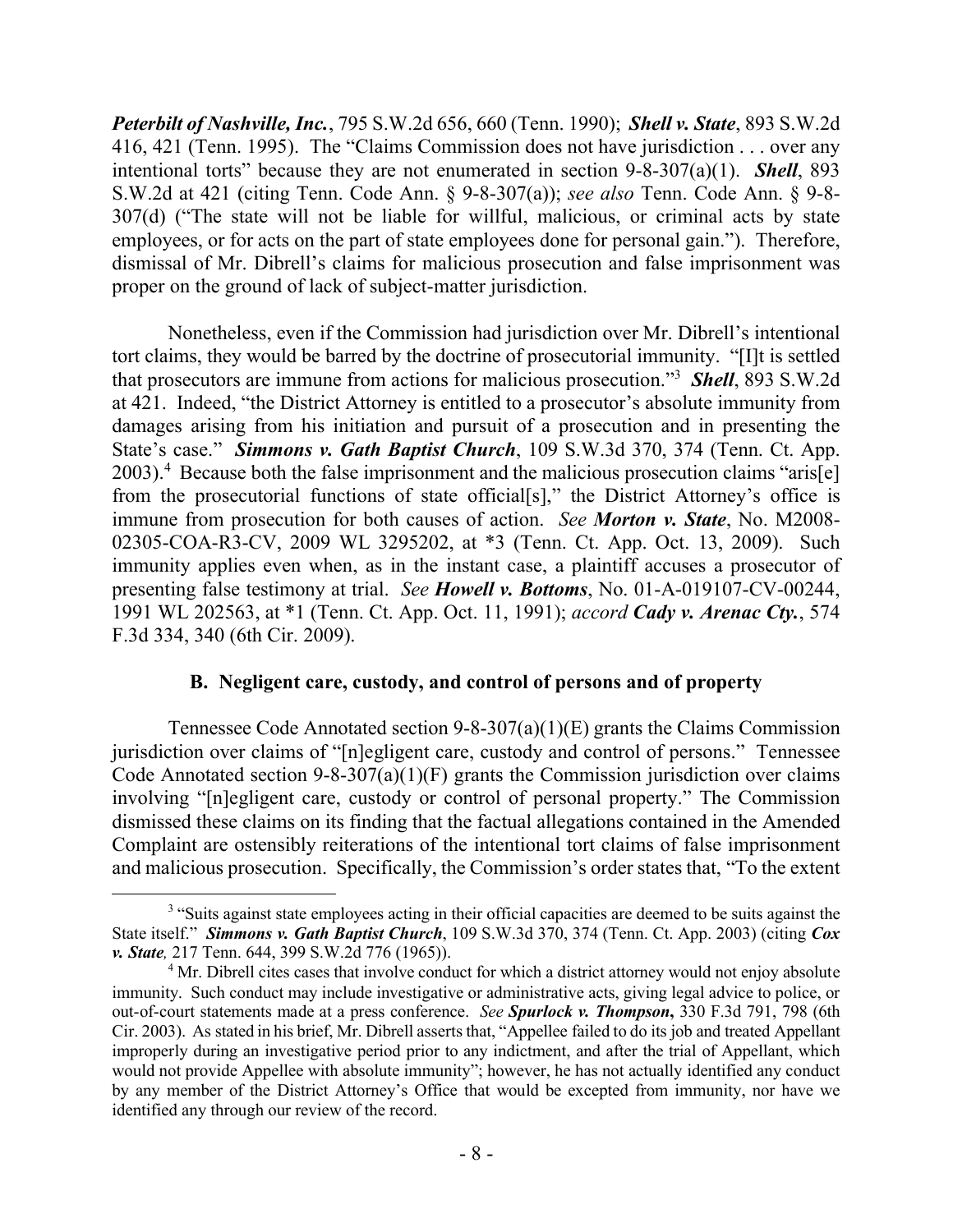the Complaint asserts allegations of false imprisonment and/or malicious prosecution . . . . such allegations would fall into the realm of intentional torts, and as such, would not be subject to the Commission's jurisdiction. Such claims do not . . . fall within the scope of the enumerated categories of jurisdiction." The Commission further held that, to the extent Mr. Dibrell's claims for malicious prosecution and/or false imprisonment are based on allegations of "willful, malicious, or criminal acts by state employees," the State would be immune from prosecution under Tennessee Code Annotated section 9-8-307(d) ("The state will not be liable for willful, malicious, or criminal acts by state employees, or for acts on the part of state employees done for personal gain.").

In his Amended Complaint, Mr. Dibrell asserts that: "[The State] has been negligent in the custody and control of [Mr. Dibrell], by causing [him] to be arrested, and re-arrested, with his bond revoked, based on its failure to properly review the facts and evidence." From this statement, it appears that Mr. Dibrell's argument is that negligence and/or willful misconduct on the part of the District Attorney's Office caused him to be arrested, *i.e.*, to come to be in the care, custody, or control of the State, and it is that negligence that forms the basis of his claim. As the Commission held, this claim sounds in malicious prosecution, false imprisonment, or "willful, malicious, or criminal acts by state employees." As such, the Commission correctly concluded that Mr. Dibrell's claims for negligent care, custody, and control of his person are reiterations of the barred intentional torts and do not fall within the Commission's jurisdiction under Tennessee Code Annotated section 9-8-307(a)(1)(E). Although, in his initial notice of claim, Mr. Dibrell alleged that he suffered injury because his existing medical issues were not properly addressed while he was imprisoned, in his actual Complaint and Amended Complaint, Mr. Dibrell fails to plead any facts that he suffered injury due to the negligence of the State while he was in the State's care, custody, or control. As such, he fails to state a claim under Tennessee Code Annotated section 9-8-  $307(a)(1)(E)$ .

Likewise, Mr. Dibrell fails to state a claim for negligent care, custody, and control of personal property. Tenn. Code Ann. § 9-8-307(a)(1)(F). In his Amended Complaint, Mr. Dibrell alleges: "Defendant has displayed negligent care, custody, and control over altered evidence, and body camera videos, which could have exonerated Claimant, and impeached the testifying Knoxville Police Department Officers." As set out in context above, Mr. Dibrell specifically alleges that Defendants; (1) "tampered" with evidence; (2) allowed evidence to go "missing;" (3) failed to disclose exculpatory evidence; and (4) failed to provide Mr. Dibrell with "unedited, or unaltered" copies of the police body camera videos. Taking Mr. Dibrell's allegations as true, as we must in reviewing the grant of a Tennessee Rule of Civil Procedure 12.02 motion, the foregoing allegations would constitute evidence tampering, i.e., "willful, malicious, or criminal acts by state employees." As noted above, Tennessee Code Annotated section 9-8-307(d) relieves the State from liability for such acts. Furthermore, prosecutorial immunity applies even when, as in the instant case, a plaintiff accuses a prosecutor of presenting false testimony at trial. *See Howell*, 1991 WL 202563, at \*1; *accord Cady*, 574 F.3d at 340. As such, Mr. Dibrell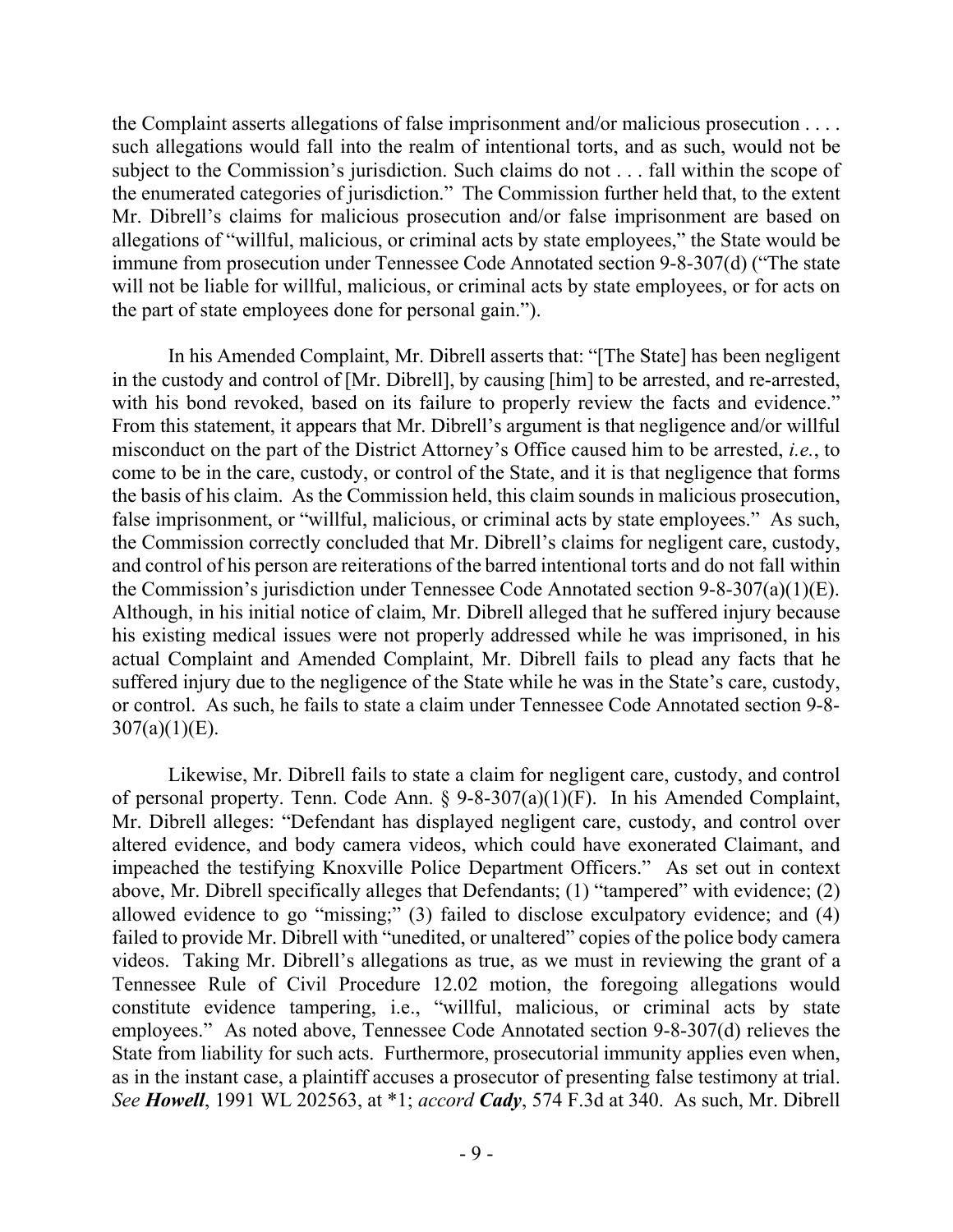fails to state a claim under Tennessee Code Annotated section 9-8-307(a)(1)(F).

## **C. Constitutional claims**

As set out in context above, Mr. Dibrell alleges various violations of his constitutional right to due process, and his "privilege to be free from the taking of his personal property." In 1989, the Tennessee Legislature expressly revoked jurisdiction for claims involving the negligent deprivation of constitutional rights. *Shell*, 893 S.W.2d at 418–19.<sup>5</sup> Accordingly, the foregoing claims are not within the jurisdiction of the Commission. *Morton*, 2009 WL 3295202, at \*3.

Mr. Dibrell also alleges that the State "negligently deprived [him] of his statutory right of liberty, life, and freedom, by causing him to be arrested and re-arrested, based on a failure to properly review the facts and the evidence." While the Commission has jurisdiction over actions involving the negligent deprivation of statutory rights, Tenn. Code Ann. § 9-8-307(a)(1)(N), this Court has noted that, "The section[, i.e.,  $9-8-307(a)(1)(N)$ ] requires that the claimant show that the legislature expressly conferred a private right of action against the State." *Byrd v. State*, 150 S.W.3d 414, 420 (Tenn. Ct. App. 2004). Here, Mr. Dibrell not only fails to identify the specific statutes at issue, but he also fails to show that the legislature has conferred a private cause of action based on the facts alleged in the Amended Complaint. The grant of a motion to dismiss "is warranted only when the alleged facts will not entitle the plaintiff to relief, or when the complaint is totally lacking in clarity and specificity." *Utley v. Tenn. Dep't of Correction*, 118 S.W.3d 705, 712 (Tenn. Ct. App. 2003) (citations omitted). As the Tennessee Supreme Court has explained:

Tennessee courts have long interpreted Tennessee Rule of Civil Procedure 8.01 to require a plaintiff to state "'the facts upon which a claim for relief is founded.'" *Smith v. Lincoln Brass Works, Inc.*, 712 S.W.2d 470, 471 (Tenn. 1986) (quoting *W & O Constr. Co. v. City of Smithville*, 557 S.W.2d 920, 922 (Tenn.1977)). A complaint "need not contain detailed allegations of all the facts giving rise to the claim," but it "must contain sufficient factual allegations to articulate a claim for relief." *Abshure* **[***v. Methodist Healthcare-Memphis Hosps.***]**, 325 S.W.3d [93] at 103–04 [(Tenn. 2010)]. "The facts pleaded, and the inferences reasonably drawn from these facts, must raise the pleader's right to relief beyond the speculative level." *Id.* at 104.

*Webb*, 346 S.W.3d at 427. Furthermore, "courts are not required to accept as true assertions

 $\overline{a}$ 

<sup>&</sup>lt;sup>5</sup> "In May 1989, as part of an act modifying several provisions of  $\S$  9-8-307, the General Assembly deleted the words 'or constitutional' from § 9–8–307(a)(1)(N)." *Shell*, 893 S.W.2d at 418 (citing Acts of 1989, ch. 491, § 1, 1989 Tenn. Pub. Acts 853, 854.)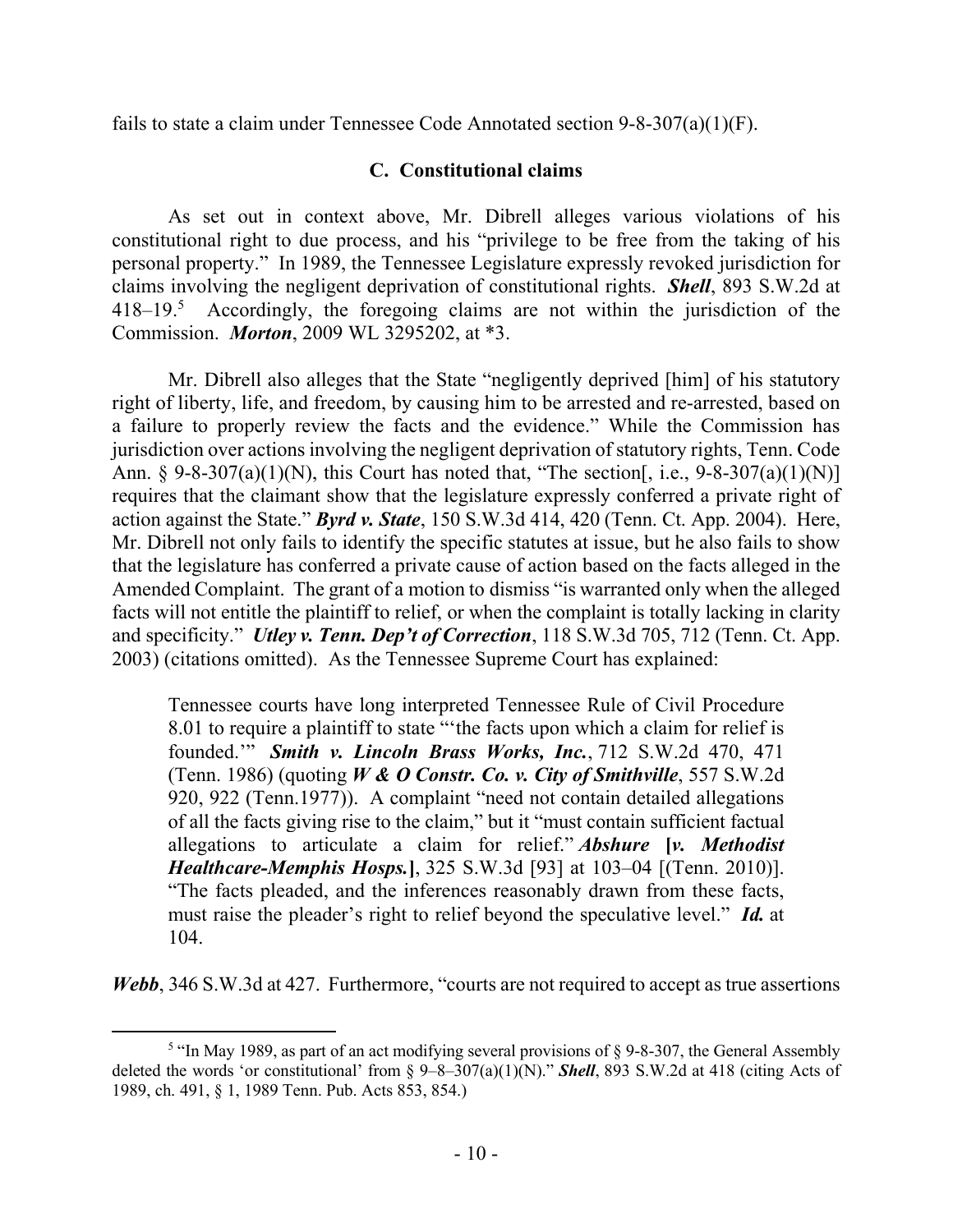that are merely legal arguments or legal conclusions couched as facts." *Id.* (quotation marks omitted). Here, Mr. Dibrell's allegations are simply too conclusory and vague to make out a claim for violation of any statutory right.

### **D. Malicious harassment**

We briefly address Mr. Dibrell's contention that his Amended Complaint "supported the cause of action of [m]alicious [h]arassment . . . [which] the [Commission] failed to address." To assert a claim for malicious harassment, a plaintiff must prove

that a person acted maliciously, i.e., ill-will, hatred or spite, . . . [and] unlawfully intimidated another from the free exercise or enjoyment of a constitutional right by injuring or threatening to injure or coercing another person or by damaging, destroying or defacing any real or personal property of another person.

*Washington v. Robertson Cty.*, 29 S.W.3d 466, 473 (Tenn. 2000) (citing Tenn. Code Ann. § 39-17-309(b) (1997)).

In his original notice of claim, Mr. Dibrell alleges that he was the victim of "repeated harassment" by the Knoxville District Attorney's Office and the Knoxville Police Department. However, in his Amended Complaint (which is the document we review to determine the propriety of the trial court's grant of the State's motion to dismiss), Mr. Dibrell never uses the words "harassment" or "malicious harassment." Rather, as discussed above, Mr. Dibrell's allegations sound in malicious prosecution, which is not within the Commission's jurisdiction. Nonetheless, "the primary purpose of pleadings is to provide notice of the issues presented to the opposing party and court." *Webb*, 346 S.W.3d at 426. To that end, a complaint "must contain something more than a statement of facts that merely creates a suspicion of a legally cognizable right of action." *Abshure*, 325 S.W.3d at 104 (quoting Charles A. Wright & Arthur R. Miller, *Federal Practice and Procedure* § 1216, at 235–36 (3d ed. 2004)) (ellipses and brackets omitted). At best, Mr. Dibrell's pleadings create a mere suspicion of harassment, but fail to include facts and allegations sufficient to put Defendants on notice of a malicious harassment claim. As such, Mr. Dibrell fails to state a claim for this tort.

## **E. Statute of limitations**

In addition to dismissing Mr. Dibrell's Amended Complaint on grounds of lack of subject-matter jurisdiction and prosecutorial immunity, the Commission also found that Mr. Dibrell's claims were barred by the applicable statute of limitations. We agree. Mr. Dibrell alleged that "he has been treated improperly since at least the year 2013." In his Amended Complaint, he further alleged that, "[i]n **2006**, [he] was falsely accused of rape. . . ." Furthermore, Mr. Dibrell's primary complaints stem from his most recent arrest in